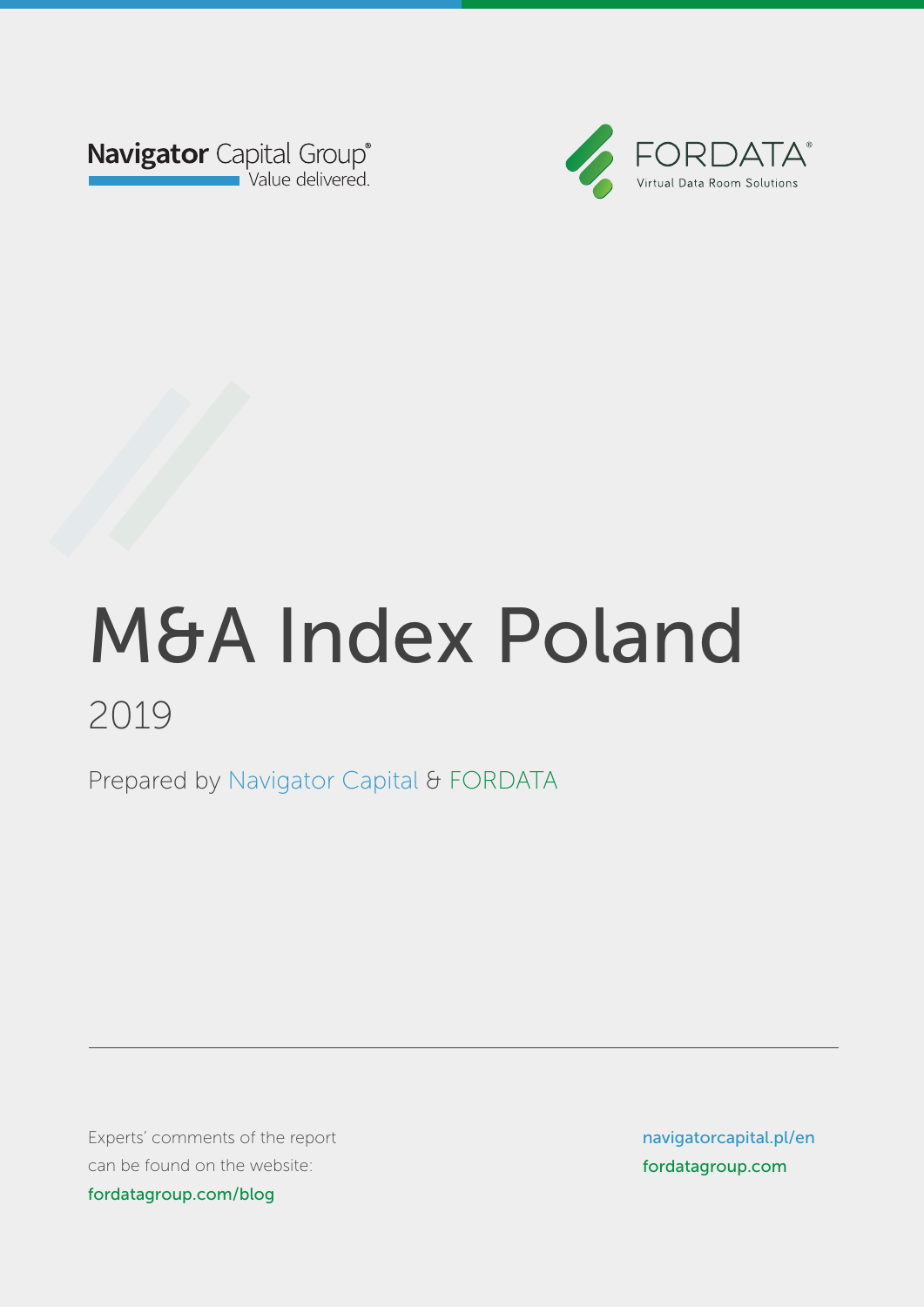by Navigator Capital & FORDATA | December 2019

### Total number of transactions\*

179(2019)

### The largest transaction\*\*

ca. EUR 1.16 b

(Acquisition of DCT Gdansk S.A by PFR, PSA International and IFM Investors)

\* based on public data

\*\* among transactions with disclosed prices

### About the report:

The M&A Index Poland report is a position that has become a permanent fixture in the calendar of the industry summaries in Poland. The reports are prepared quarterly by a consulting firm Navigator Capital and FORDATA, a leader in the field of IT solutions which support M&A transactions.

These reports are created to monitor the dynamics of Polish M&A market and to demonstrate the most interesting transactions. We also monitor the frequency of use of the Virtual Data Room during M&A processes in Poland.

### Introduction

In 2019 we have witnessed 179 transactions on the Polish mergers and acquisitions market, which is by 20 less than last year (situation on 12.12.2019). The largest transaction was the takeover by a group of investors, including the Polish Development Fund, of the DCT Gdansk container terminal.

#### Selected transactions

| <b>TARGET</b> | <b>BIDDER</b> | <b>SELLER</b>    | <b>VALUE [EUR]</b> |
|---------------|---------------|------------------|--------------------|
| PayPro        | <b>Nets</b>   | Private investor | Undisclosed        |

(9th January) The Danish company Nets took over PayPro, a payment service provider and owner of Przelewy24 payment platform. Nets is specialized in online payment services and credit card services and operates mainly in the Scandinavian and Baltic countries. In addition to handling payments, its portfolio also includes a number of accompanying services, such as fraud protection, mobile wallet, recurring payments and corporate customer services. The acquisition of PayPro is already the second after Dotpay / eCard acquisition of the Danish company on the Polish market. In the near future, Nets may become one of the strongest players in the field of online payments on the Polish market.

| <b>TARGET</b>   | <b>BIDDER</b> | <b>SELLER</b> | <b>VALUE [EUR]</b> |
|-----------------|---------------|---------------|--------------------|
| <b>Jurajska</b> | Hortex        | Bewa          | Undisclosed        |

(1st February) The Hortex Group took over the brand of Jurajska mineral water from Bewa. The management of Hortex identifies a development opportunity in the mineral water segment, which is worth in Poland about EUR 930 m. The water intake used by the company is located in the Kraków-Częstochowa Upland. Due to the tradition and recognition of the brand, the company has a chance to increase its market share. The revenues of Jurajska in 2017 amounted to EUR 24 m, and the net profit – EUR 0.91 m.

| <b>TARGET</b>        | <b>BIDDER</b> | <b>SELLER</b>   | <b>VALUE IEURI</b> |
|----------------------|---------------|-----------------|--------------------|
| Poli-Farbe Vegyipari | FFIL Śnieżka  | Lampo Korlátolt | 25 <sub>m</sub>    |

(11th February) Fabryka Farb i Lakierów Śnieżka took over 80% of shares in the Hungarian company Poli-Farbe Vegyipari from the company Lampo Korlátolt Felelősségű Társaság for approx EUR 25 m. The acquired company has got a stable market position, having in its portfolio one of the most recognizable brands on the market, and recently opened a modern factory which cost amounted to approximately EUR 3 m. In 2017, Poli-Farbe's revenues amounted to approximately EUR 35 m, while EBITDA amounted to EUR 4 m. In addition, the company has two subsidiaries in Slovakia and Romania. The acquisition is part of the implementation of FFIL Śnieżka's strategy of expanding to the markets of Central and Eastern Europe. The most well-known Polish producer of paints and varnishes has also subsidiaries in Ukraine and Belarus.

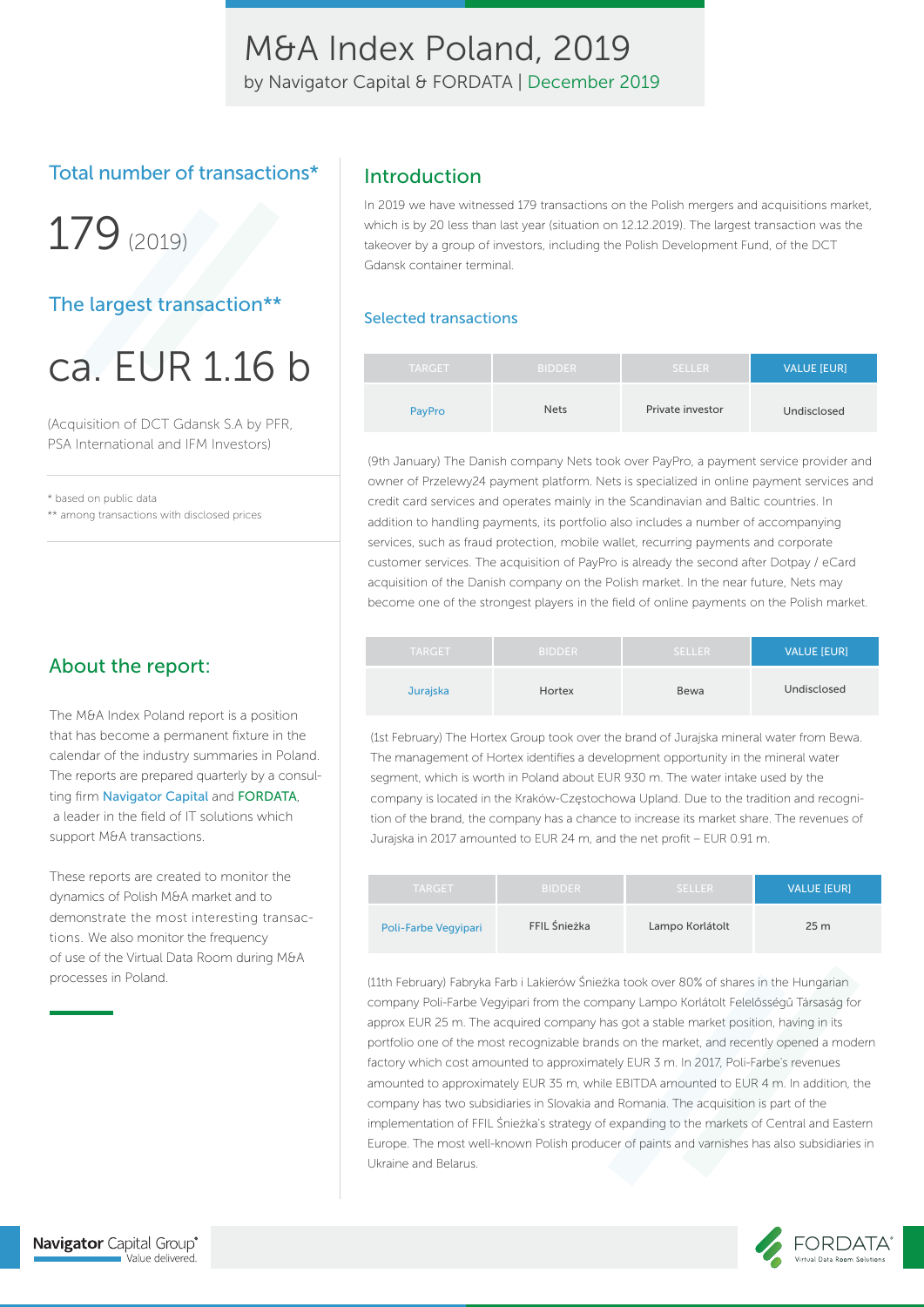by Navigator Capital & FORDATA | December 2019

### By sector

Transactions with the participation of Polish companies grouped by sectors (by number of transactions)

#### TARGET (%)



BIDDER (%)





Navigator Capital Group®

Value delivered.

| <b>TARGET</b>   | <b>BIDDER</b> | <b>SELLER</b>  | <b>VALUE [EUR]</b> |
|-----------------|---------------|----------------|--------------------|
| <b>Neomedic</b> | Medicover     | Innova Capital | 71 m               |

(15th February) Neomedic, obstetrics and gynecological hospitals, which since 2012 have been held in the portfolio of Innova Capital fund (66.7% of shares) have been sold to the second largest medical company in Poland, listed on the Swedish exchange, Medicover for approximately EUR 71 m. The expected revenues of Neomedic for 2018 are nearly EUR 28 m. The acquired entity operates 2 hospitals in Krakow and one in Nowy Sącz, in which 7600 newborns were born in the last year. The Medicover Group provides private medical care services and Poland is its largest market. It achieved revenues of EUR 580 m in 2017 and is very active on the mergers and acquisitions market.

| <b>TARGET</b>   | <b>BIDDER</b>                                                             | <b>SELLER</b>                                                                                                              | VALUE [EUR]       |
|-----------------|---------------------------------------------------------------------------|----------------------------------------------------------------------------------------------------------------------------|-------------------|
| DCT Gdansk S.A. | PSA International,<br>IFM Investors.<br><b>Polish Development</b><br>Fund | <b>MTAAS Fund</b><br>Macquarie Infrastructure<br>and Real Assets<br><b>Australian Super</b><br>Statewide<br>Superannuation | 1.16 <sub>b</sub> |

(19th March) A group of investors, among others Polish Development Fund (PFR) bought from the funds of the Macquire Group DCT Gdansk, the largest and the only one deep-water container terminal in Poland, which is adapted to serve the largest transport vessels. The share of PFR in this investment is about 30%. In 2018, DCT gave service to nearly 2 m of containers. PFR plans to invest up to EUR 0.47 m untill 2023. After the implementation of the strategic investment the DCT is expected to be able to service 4.5 m of containers. DCT Gdansk generates annual profits of EUR 23 m, EUR 100 m of revenue and EUR 70 m of EBITDA.

| <b>TARGET</b>   | <b>BIDDER</b> | <b>SELLER</b>    | VALUE [EUR] |
|-----------------|---------------|------------------|-------------|
| <b>Rolmlecz</b> | Polmlek       | Private investor | Undisclosed |

(5th April) Polmlek, one of the largest dairy producers in Poland, acquired 100% shares in Rolmlecz, which focuses on the purchase of milk and its sale to production entities of the Lacpol Group, thereby acquiring approx. 60% of the Group's shares. Thanks to this transaction, Polmlek has become one of the three largest entities operating in the dairy products market. Moreover, after the takeover of the Fortuna brand, it is also an active player on the juice and beverage market. According to press, Polmlek plans further expansion in the Polish food sector.



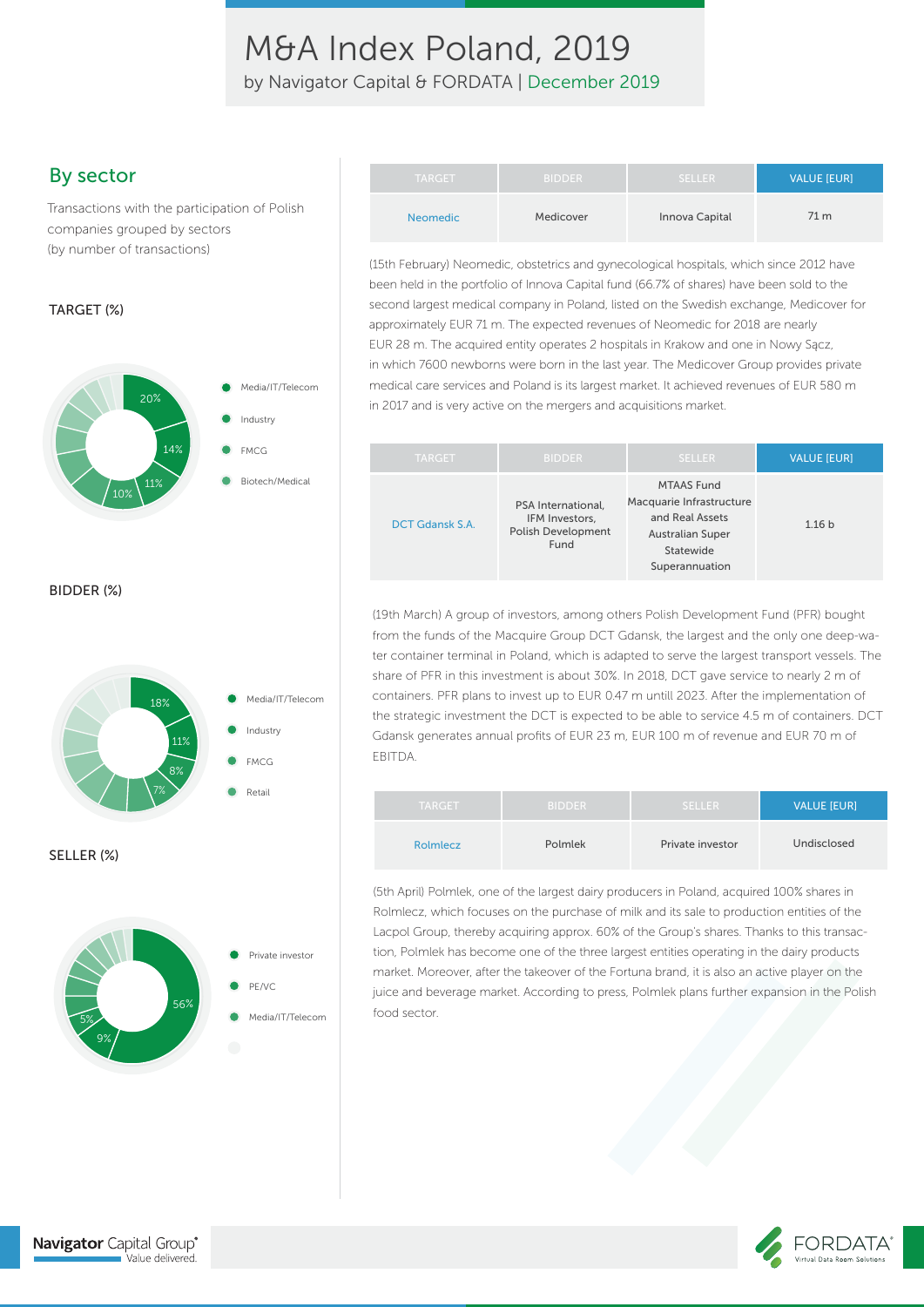by Navigator Capital & FORDATA | December 2019

| <b>TARGET</b> | <b>BIDDER</b> | <b>SELLER</b>                   | <b>VALUE [EUR]</b> |
|---------------|---------------|---------------------------------|--------------------|
| L'biotica     | Oceanic       | Waterland,<br>Private investors | Undisclosed        |

(9th May) Oceanic, the owner of the AA cosmetics brand, took over L'biotica from the Waterland fund and minority private shareholders. Oceanic operates several business lines, among others produces cosmetics for allergic skin, medical products as well as cosmetics in the private label formula. L'biotica offers cosmetics for body and hair care and dietary supplements. In 2017, the company generated EUR 12 m revenue and approx. EUR 1 m EBITDA. Oceanic's revenues in the same period amounted to EUR 52 m, and EBITDA – EUR 6 m.

| <b>TARGET</b> | <b>BIDDER</b> | <b>SELLER</b> | <b>VALUE [EUR]</b> |
|---------------|---------------|---------------|--------------------|
| Majencia      | Nowy Styl     | N/A           | Undisclosed        |

(13th May) The transaction is an example of another acquisition of the Nowy Styl Group in Western Europe, after the take over the German company Kusch + Co this year, the Swiss company Sitag in 2015, the company Rohde & Grahl in 2013 operating in Germany and the Netherlands, and the German brand Grammer Office in 2011. For years, Majencia was number one in the office furniture market. Even in 2017, its turnover exceeded EUR 100m, however, for several years it was struggling with financial problems, which caused that the bankruptcy proceedings were applied to her at the end of last year. The new company will employ 266 people of current staff of the French company.

| <b>TARGET</b>              | <b>BIDDER</b> | <b>SELLER</b>                               | <b>VALUE IEURI</b> |
|----------------------------|---------------|---------------------------------------------|--------------------|
| <b>PrimeCar Management</b> | PKO Leasing   | Aviva PTE.<br>PTE PZU, Aegon PTE,<br>NN PTE | 65 m               |

(11th June) The largest Polish entity in the car fleet management sector, PKO Leasing, from the PKO group, took over a significant rival from this market - Prime Car Management. The sellers were Aegon PTE, PZU PTE, Aviva PTE and NN PTE. Prime Car Management provides services in the field of leasing and long-term cars rental and services related to fleet service. Moreover, PKO Leasing provides leasing for agricultural machinery, medical equipment and heavy transport equipment. After the acquisition, PKO Leasing will significantly strengthen its leading position in the domestic passenger car leasing market. Prime Car Management operates under the brand Masterlease, which in 2018 generated revenues of EUR 147 m. The Due Diligence process was organized using the FORDATA Virtual Data Room system.

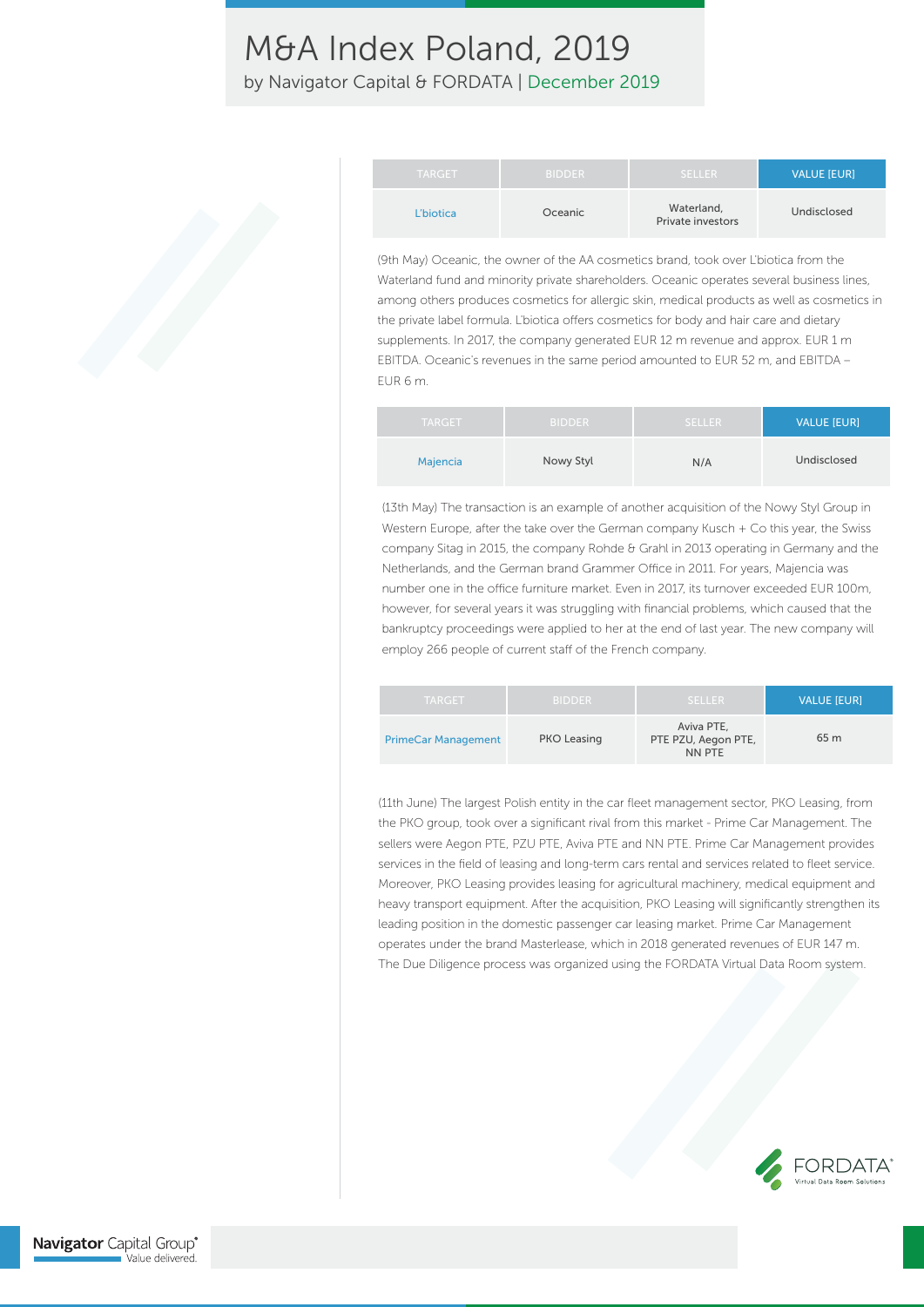by Navigator Capital & FORDATA | December 2019

| <b>TARGET</b>    | <b>BIDDER</b> | <b>SELLER</b>                                          | <b>VALUE [EUR]</b> |
|------------------|---------------|--------------------------------------------------------|--------------------|
| <b>Blue Soft</b> | Orange Polska | Tokajami Limited,<br>Wellchosen Investments<br>Limited | 47 m               |

(12th June) Orange Polska, one of the largest providers of telecommunications services in Poland, has taken over the Polish provider of IT services in the area of application development, database systems and operations in the cloud - Blue Soft. The revenues of an IT company are generated mainly from the creation of dedicated applications and the provision of system services to large companies, especially in the area of banking and insurance. Orange does not plan to include the company in its internal structure, it will remain independent and allow the telecommunications company to expand the portfolio of services provided.

| <b>TARGET</b> | <b>BIDDER</b> | <b>SELLER</b>           | <b>VALUE [EUR]</b> |
|---------------|---------------|-------------------------|--------------------|
| Agart-Pro     | Dawn Foods    | <b>Private Investor</b> | Undisclosed        |

(13th June) Dawn Foods, American company has applied to the Polish Office of Competition and Consumer Protection for permission to acquire Agart-Pro, a Polish distributor of ingredients for confectionery producers, ice cream parlors and bakeries. Agart-Pro operates on the basis of four branches in Poland using the supply chain optimization model. Dawn Foods is a company with a similar business profile to the acquired company, which operates in 105 countries using 57 plants. Agart-Pro realized in 2011 revenues of EUR 25 m and EUR 2 m EBITDA.

| <b>TARGET</b>   | <b>BIDDER</b> | <b>SELLER</b>                                  | <b>VALUE [EUR]</b> |
|-----------------|---------------|------------------------------------------------|--------------------|
| <b>ABC Data</b> | Also, MCI     | OFE PZU Zlota Jesien.<br>remained shareholders | 35 m               |

(14th June) Also Holding and MCI Capital successfully completed tender offer for ABC Data shares commenced in December 2018. As a result of the tender offer, investors purchased a 37.1% stake in the company. Subsequently Also took over the exclusive control over ABC Data in July 2019. ABC Data is a distributor of IT equipment, electronics and household appliances operating in eight countries in the Central and Eastern Europe Region. Revenues of the ABC Data Group in 2018 amounted to EUR 1 b. At the same time, the company recorded an EBITDA loss of EUR 8 m. Also is a Swiss platform offering services for companies in the IT sector, especially in the field of marketplace services in 18 European countries. In 2018, the Also Group recorded consolidated revenues of EUR 9 b.

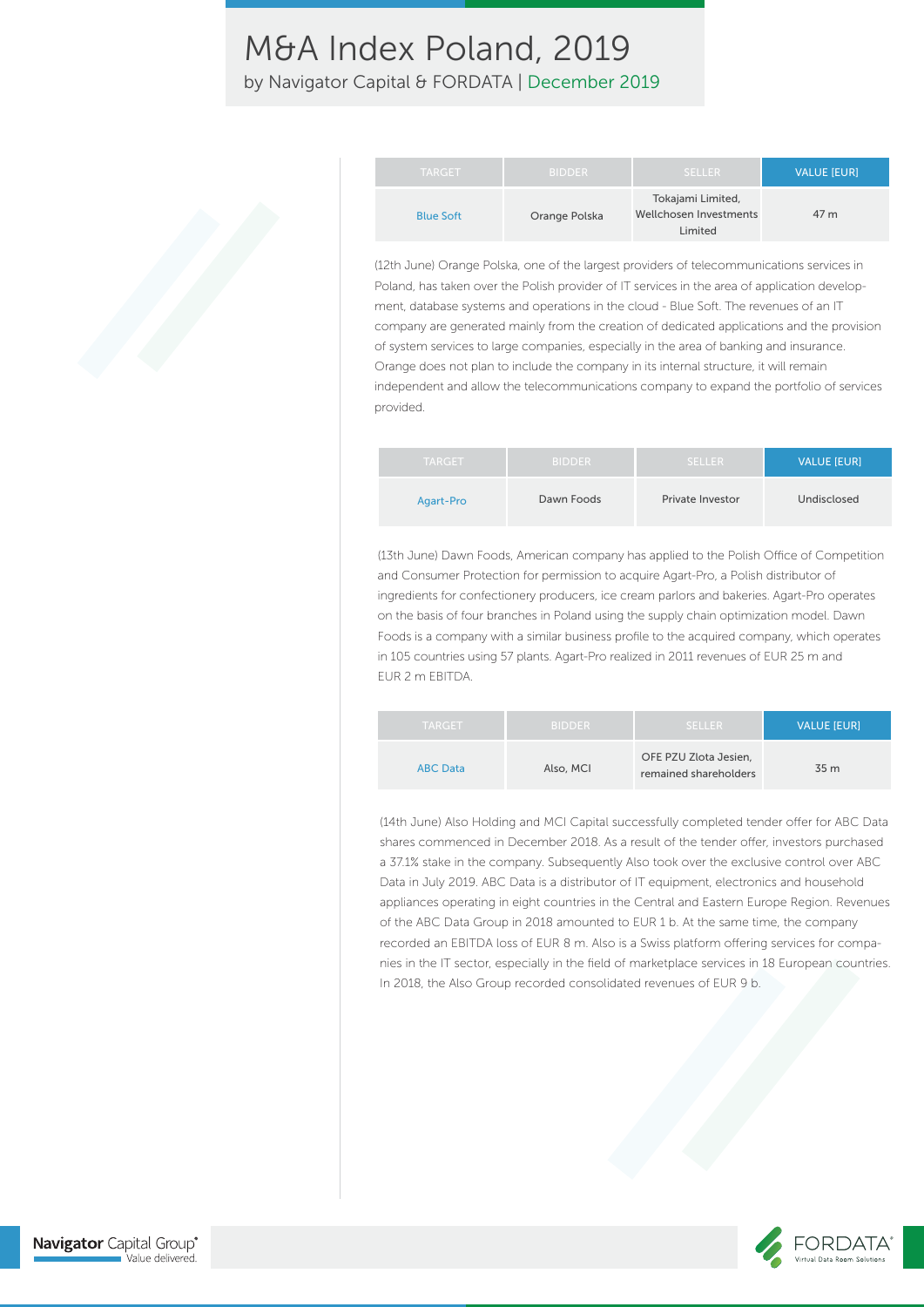by Navigator Capital & FORDATA | December 2019

| <b>TARGET</b> | <b>BIDDER</b>             | <b>SELLER</b>              | <b>VALUE [EUR]</b> |
|---------------|---------------------------|----------------------------|--------------------|
| Anwis         | <b>WAREMA Renkhoff SE</b> | <b>ARX Equity Partners</b> | Undisclosed        |

(12th August) Anwis is a leading manufacturer of window covers in Europe. After the purchase of 100% shares in the Polish company from ARX Equity Partners, WAREMA, which is a leader in the field of technology on the global market, will enable further development of Anwis, implementation innovative solutions in the field of sunlight management and enhancement its position on the local and foreign market. WAREMA continues thanks to this global development. The transaction was carried out using the FORDATA VDR system. Importantly, Anwis remains under its original brand and will operate according to current strategy, also offering its own products to its customers.

| <b>TARGET</b>       | <b>BIDDER</b> | SELLER. | <b>VALUE [EUR]</b> |
|---------------------|---------------|---------|--------------------|
| <b>Pizza Portal</b> | Glovoapp23 SL | AmRest  | 30 m               |

(14th August) The largest restaurant group in Poland, AmRest Holding, sold Restaurant Partner Polska, which runs an internet platform for ordering food - PizzaPortal, to its Spanish counterpart - Glovoapp23, the owner of the Glovo application. PizzaPortal is currently the industry leader on the Polish market, while Glovo is leading the European market. It has about 5.5m users and 16 000 business partners in 26 European and African countries. The acquisition will be an opportunity to strengthen its position in the CEE region and remain a leader in Poland.

| <b>TARGET</b> | <b>BIDDER</b> | <b>SELLER</b>                                          | <b>VALUE [EUR]</b> |
|---------------|---------------|--------------------------------------------------------|--------------------|
|               | P4            | Ambrosia<br>CEE Holding S.a r.l.<br>and three founders | 96 m               |

(19th August) P4, a subsidiary of Play Communication, signed a preliminary agreement for the acquisition of 100% shares in 3S from Katowice and indirect acquisition of its subsidiaries. The total value of 3S company and its subsidiaries amounts to EUR 96 m. 3S develops and provides fiber optic infrastructure and telecommunications services. The shares were sold by the founders and the fund of Ambrosia CEE Holding S.a.r.l. from the Enterprise Investors group, which in 2015 purchased 76% of shares for EUR 20 m. During the transaction, the FORDATA Virtual Data Room system was used.

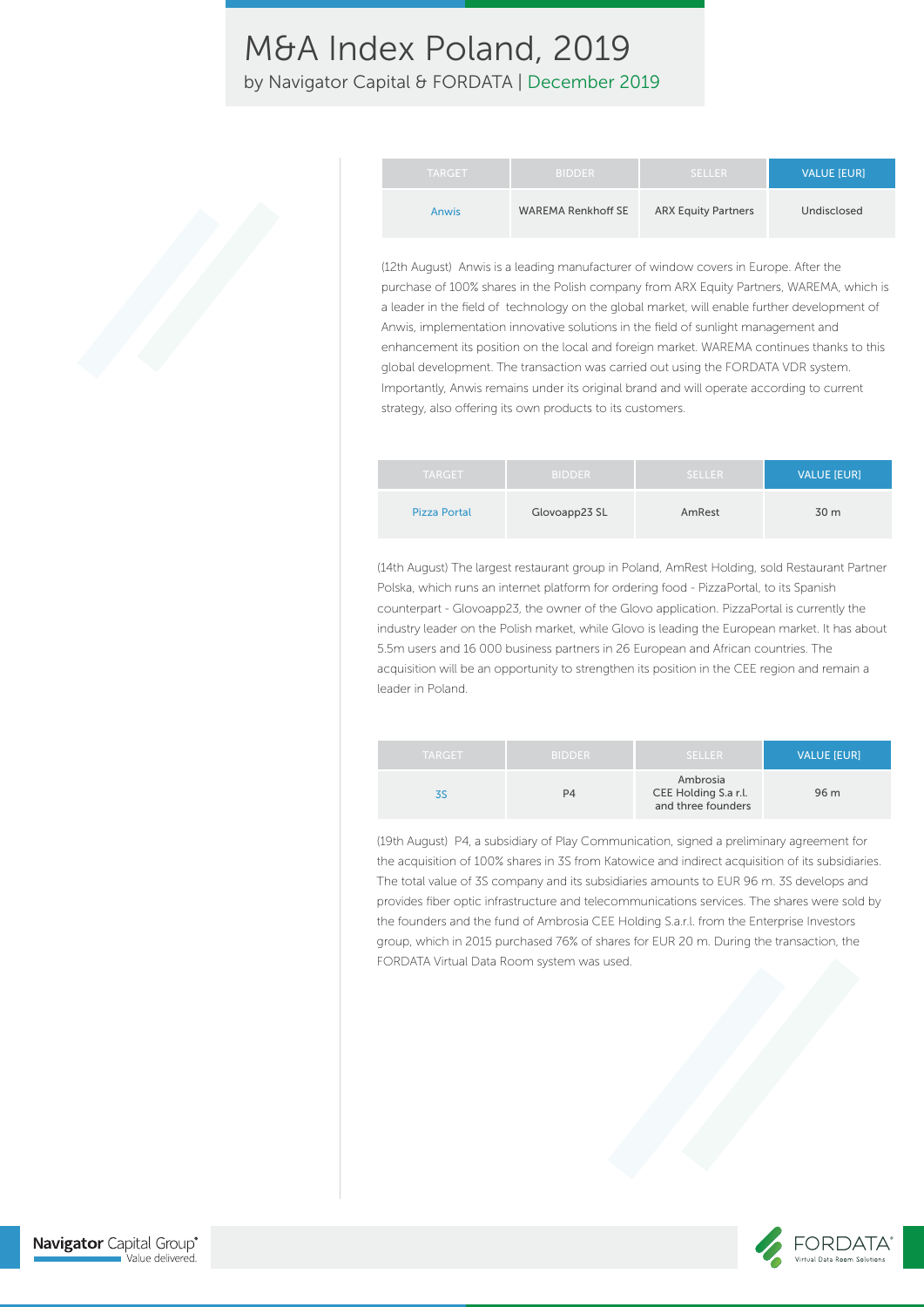by Navigator Capital & FORDATA | December 2019

| <b>TARGET</b>  | <b>BIDDER</b> | /SELLER                      | <b>VALUE IEURI</b> |
|----------------|---------------|------------------------------|--------------------|
| Termo Organika | Soprema SAS   | <b>Krokus Private Equity</b> | Undisclosed        |

(28th August) Polish private equity fund Krokus has sold a 75% stake in Termo Organika, the largest producer of polystyrene in Poland, to the French company Soprema, a European leader in the insulation materials industry. The purpose of the transaction was to consolidate Soprema's position in Central and Eastern Europe, to acquire 4 modern factories located in Poland, as well as a wide distribution network. Termo Organika is a leading manufacturer of insulation materials - including Styrofoam boards containing composite. In 2018, it achieved approx. EUR 19 m of revenue.

| <b>TARGET</b> | <b>BIDDER</b>                | 'SELLER                                                                 | <b>VALUE IEURI</b> |
|---------------|------------------------------|-------------------------------------------------------------------------|--------------------|
| <b>Bioton</b> | <b>Yifan Pharmaceuticals</b> | Ningbo Bonded Area<br>Dongren Investment;<br><b>Kelipond Investment</b> | 90 m               |

(2nd September) Chinese pharmaceutical company, Yifan Pharmaceuticals, has become the indirect owner of 31.65% of shares in the Polish biotechnology company - Bioton S.A. Moreover, in July 2019, the companies signed a cooperation agreement in the field of insulin analogues. Bioton is one of the largest companies in the industry listed on the Warsaw Stock Exchange. Its main activity is the production of insulin drugs and antibiotics. In 2018, the company generated around EUR 50m of revenue.

| <b>TARGET</b>     | <b>BIDDER</b> | <b>SELLER</b>    | <b>VALUE [EUR]</b> |
|-------------------|---------------|------------------|--------------------|
| <b>Euroklimat</b> | 7F7           | Private investor | Undisclosed        |

(4th September) Czech energy company CEZ bought 75% of shares in the Polish supplier of sanitary equipment and the HVAC market leader - Euroklimat. The company has headquarters in 4 major Polish cities - Poznań, Wrocław, Warsaw and Gdańsk, in which it employs 223 people and achieved approx. EUR 60m revenue and EUR 10m net profit in 2018. The CEZ Group is one of the largest energy companies operating in the CEE region - it mainly focuses on the production and distribution of electricity and heat. The company has been listed on the Warsaw Stock Exchange since 2006 and operates on the Polish, Romanian, Bulgarian and Turkish markets.

| <b>TARGET</b> | <b>BIDDER</b> | SELLER.          | <b>VALUE [EUR]</b> |
|---------------|---------------|------------------|--------------------|
| Masterchem    | Logoplaste    | Private investor | Undisclosed        |

(22th November) The Portuguese Logoplaste Group, a producer of plastic packaging, has announced the signing of an agreement regarding the purchase of a majority stake in the Polish company Masterchem. The company is one of the leading Polish producers of PET packaging and preforms as well as closures for household chemical packaging, cosmetics, foodstuffs as well as pharmaceutical products and dietary supplements. In 2018, the company generated EUR 33m of revenue and EUR 6m of profit. It employs approx. 170 people.

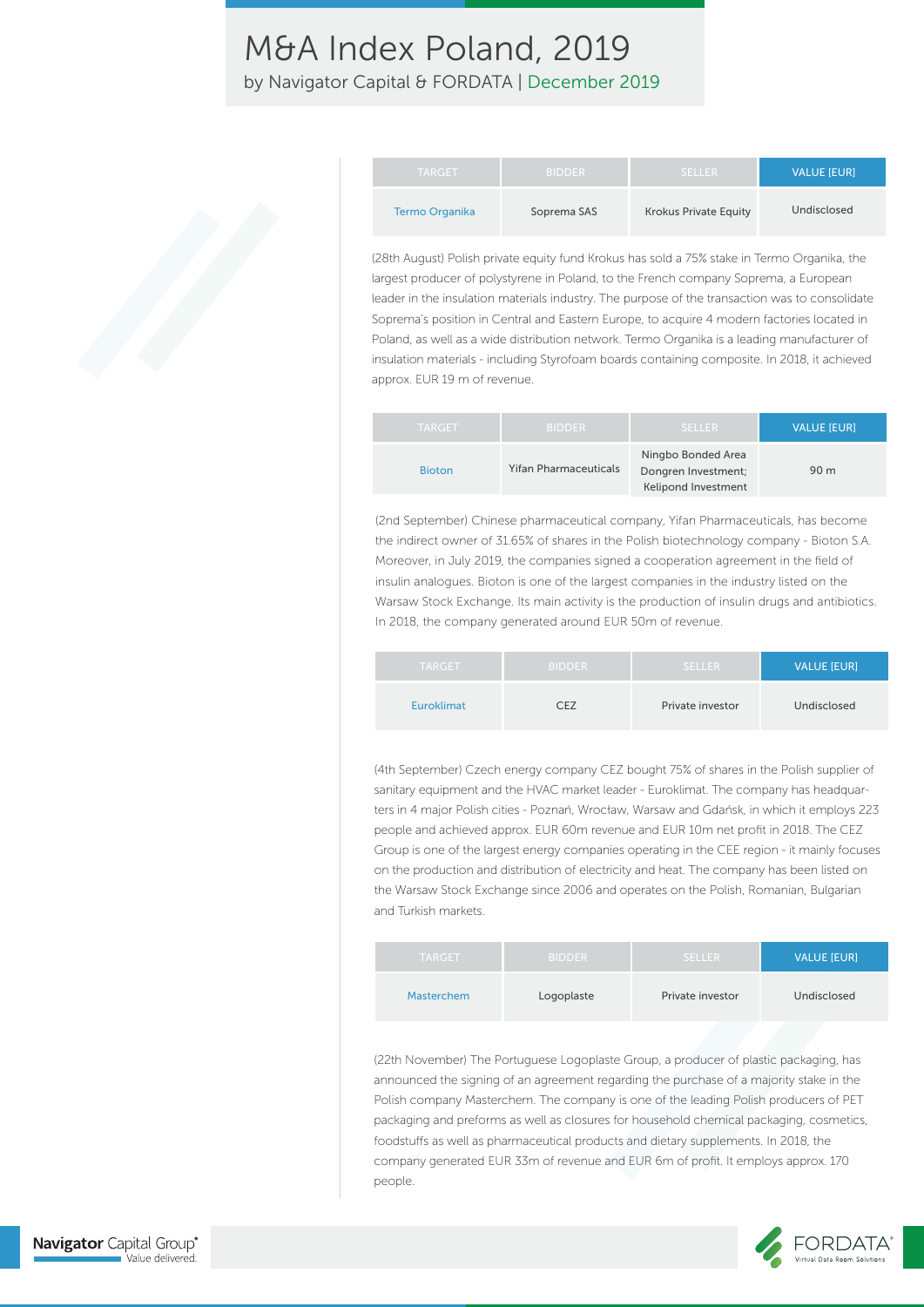M&A Index Poland, 2019 by Navigator Capital & FORDATA | December 2019

### Navigator Capital

- Navigator Capital along with Dom Maklerski Navigator (Navigator Brokerage House) is the leading independent financial adviser, specializing in mergers and acquisitions and public and private issues of stocks and bonds.
- During 11 years of its market presence, Navigator Capital Group conducted over 70 transactions, of over 6 billion PLN total value.
- Through cooperation with international network of advisory firms associated in the Pandion Partners, Navigator Capital effectively handles international transactions.

### FORDATA

- FORDATA is a pioneer on the Polish capital market. Based on Virtual Data Room technology, we support our clients in managing documents and communication during complex transactional processes.
- We support the largest M&A, IPO transactions, private  $\bullet$ equity investments, restructurings, projects associated with obtaining financing and privatizations in Poland and other countries of Central and Eastern Europe.
- FORDATA systems increased safety and efficiency of hundreds of different types of transactions with a total value of over PLN 35 billion
- FORDATA services are used by the industry leaders in Poland and abroad, including largest advisory companies, banks, legal advisors or Private Equity/Venture Capital funds, ie. Enterprise Investors, Enea SA, Home pl, Grupa LOTOS, PZU SA, Grant Thornton, NFI Empik, ZELMER, Bank DNB, BOŚ Bank, Polimex Mostostal, Budimex, DM PKO Banku Polskiego, Deloitte Advisory, EY, KPMG Advisory, JSW, HAITONG and many others.



Business Partners



### **Contact**

Karol Szykowny Director

e: karol.szykowny@navigatorcapital.pl t: +48 22 202 68 80

#### Navigator Capital S.A.

ul. Twarda 18, 00-105 Warsaw, Poland t: +48 22 630 83 33 f: +48 22 630 83 30 e: biuro@navigatorcapital.pl navigatorcapital.pl/en

Alicja Kukla-Kowalska Senior Key Account Manager e: alicja.kukla@fordatagroup.com t: +48 533 354 054

FORDATA sp. z o.o. Taczaka 24, 61-819 Poznań, Poland t:  $+48$  61 660 15 10  $e$ : office@fordatagroup.com fordatagroup.com

```
Navigator Capital Group®
    Value delivered.
```

| <b>TARGET</b> | <b>BIDDER</b> | <b>SELLER</b>    | VALUE [EUR] |
|---------------|---------------|------------------|-------------|
| <b>Kospel</b> | Viessmann     | Private investor | Undisclosed |

(26th November) Kospel, a Polish manufacturer of electric water heaters and boilers, was acquired by the Viessmann Group, a world leader in the production of heating devices. Thanks to this transaction, the German company will increase its presence on the markets of Central and Eastern Europe and expand its product portfolio with high-quality electric heating systems. Kospel employs approx. 500 people in 4 production plants and a part of the production is directed to eastern markets, including Russian or Ukrainian. In 2018, the company generated revenues of approximately EUR 23m. Navigator Capital Group was a sole advisor to seller in the sale process and FORDATA provided virtual data room services.

| <b>TARGET</b> | <b>BIDDER</b> | <b>SELLER</b> | <b>VALUE [EUR]</b> |
|---------------|---------------|---------------|--------------------|
| Impexmetal    | Granges       | Boryszew      | 218 m              |

(28th November) Boryszew signed a preliminary agreement on the sale of shares of Impexmetal S.A with the Swedish company Gränges AB. Gränges is a global supplier of aluminum products used in heat exchangers and products from niche markets. Impexmetal, which is part of the Boryszew group, deals in the production of non-ferrous metals (aluminum, copper, zinc), as well as semi-finished products and bearings. The company generated approx. EUR 0.8b in revenues and nearly EUR 23m in profit. Currently employs approx. 760 people.

| <b>TARGET</b>              | <b>BIDDER</b>  | <b>SELLER</b>    | <b>VALUE [EUR]</b> |
|----------------------------|----------------|------------------|--------------------|
| <b>Vantage Development</b> | Tag Immobilien | Private investor | 131 <sub>m</sub>   |

(28th November) The German company TAG Immobilien acquired 100 percent shares in Vantage Development, a Wrocław residential developer listed on the WSE. The price per share was EUR 2.7, and the total value of the transaction is approximately EUR 131m. Vantage Development has 12 years of experience on the real estate market and has completed such investments as the Centauris estate in Wrocław or Living Point Mokotów in Warsaw. The TAG Group focuses its activities on the German residential real estate sector, mainly in the field of long-term rental of apartments.

| <b>TARGET</b>                 | <b>BIDDER</b> | <b>SELLER</b>           | <b>VALUE [EUR]</b> |
|-------------------------------|---------------|-------------------------|--------------------|
| Tomma<br>Diagnostyka Obrazowa | PZU Zdrowie   | <b>Tar Heel Capital</b> | Undisclosed        |

(6th December) The purchase transaction of 100% shares in Tomma Diagnostyka Obrazowa by PZU Zdrowie closed with positive decision from UOKiK. The acquisition aims to include innovation testing that will support public health service and is an extension of PZU's medical offer with its own diagnostic and prophylactic services. Tomma has over 30 studios all over Poland. It offers resonance and tomographic tests. The transaction was carried out using the FORDATA Virtual Data Room.

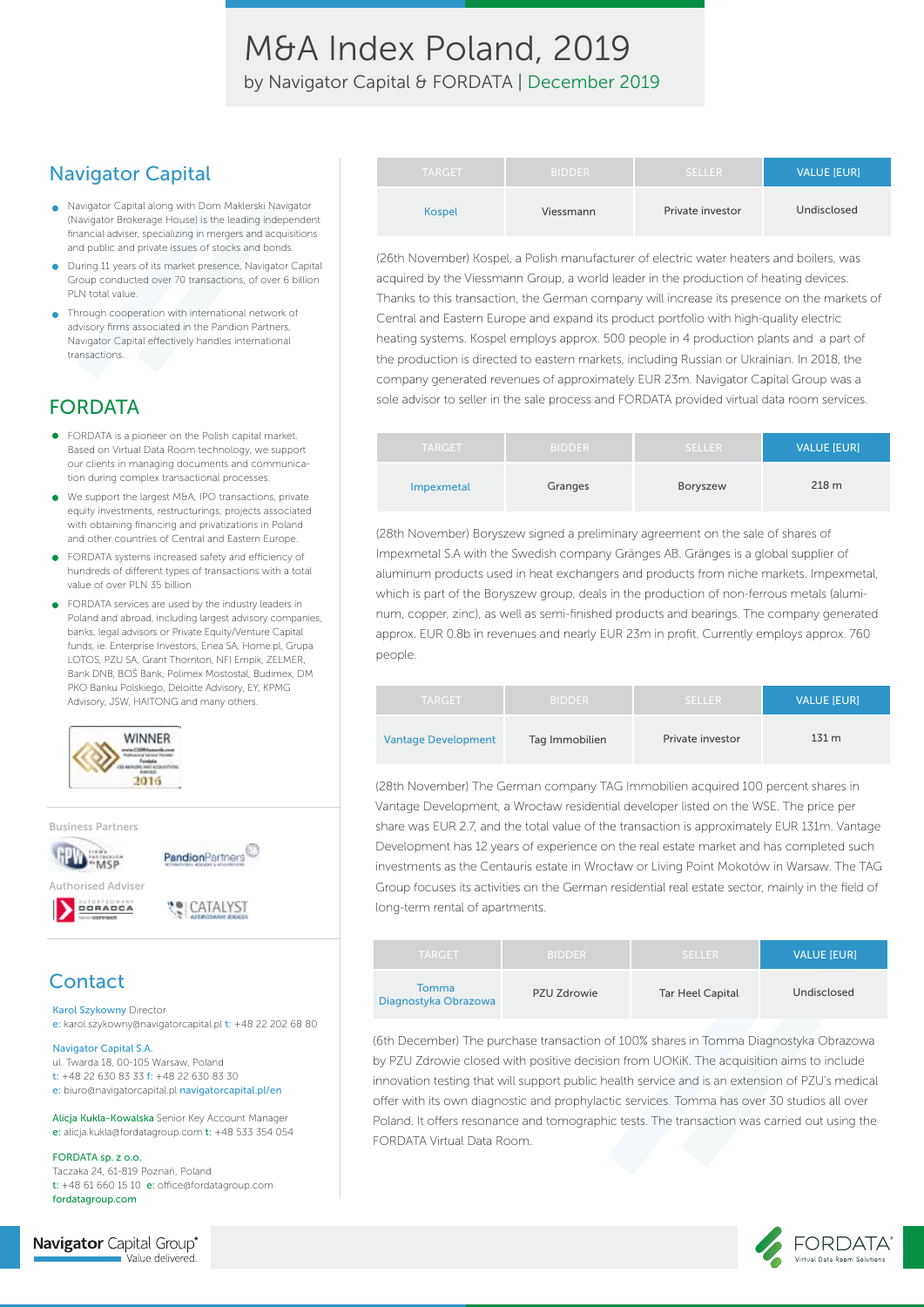by Navigator Capital & FORDATA | December 2019



Alicja Kukla-Kowalska

Senior Key Account Manager FORDATA

## Experts' comments

In 2019 (as of December 12), 179 mergers and acquisitions took place. It is 20 less than in the same period last year. The decline is clear, although not surprising in the context of the global economic slowdown. Half of all sellers were made up of private entities (50%), with the largest interest in industrial companies (25 transactions) and the IT/Media/Telcom sector, which maintained its first position in relation to 2018 and still consolidates the most.

#### We take advantage of the prosperity in the CEE region

Experts recognize the growing role of the market both in Poland and in the entire Central and Eastern Europe region. Interest of Asian investors is growing, who have bought from us three times this year, and only once last year. The biggest transaction was the purchase of a package of Bioton shares by the Chinese drug manufacturer Yifan Pharmaceutical returning to us after their 2018 purchase of a majority stake in the pharmaceutical company SciGen from Bioton. Two more transactions were finalized by companies from Singapore - Sportmaster acquired shares of Go Sport Polska, while the PSA International fund co-financed the purchase of the DCT Gdansk container terminal in the total amount of EUR 1,17 billion. This is the largest transaction of 2019 in terms of volume. The acquisition of Orbis by the French giant Accor for EUR 340 million was the second biggest investment.

#### Less foreign acquisitions

The potential of Polish companies for development abroad has been confirmed for several years, but its nature is not uniform. This year, Polish investors purchased 15 foreign enterprises, half as much as last year, which brings us closer to the 2017 result. Acquisitions in the IT/Media/Telcom sector were the most popular - 6 transactions. These include, among others, the purchase of the Croatian hosting provider Avalon by H88, which aims to help the company expand in the CEE region. Another noteworthy transaction is the acquisition of the French television metadata provider Plurimedia by the Media Press Group, which creates a chance for the Polish company to standardize television services on the European market.

#### PE/VC funds are still slow

Investment activity of PE/VC funds is still decreasing. In relation to 2018, portfolios have been enriched by about 30% fewer entities (15 transactions in total). Among the transactions of disclosed value, the largest was the purchase of shares in DocPlanner by 4 foreign funds with a total value of EUR 80 million. It was the second largest transaction this year in the IT sector. Thanks to financing, the Polish supplier of application for making doctor appointments will be able to strengthen its position on European markets and in South America. Consolidation of the sector, which in its current form rarely has a chance to go beyond the seed rounds of project financing due to lack of capital, may be a chance to improve national statistics. Therefore, the large presence of foreign funds in the annual statement is not surprising - over 40% of sides in all transactions. However, the number of exits from investments increased. In 2019, funds reduced their portfolios by 16% compared to 2018. The reason may be both the arrival of the disinvestment cycle and the aforementioned capital shortages.

#### The regrouping of state giants

The high number of transactions in the industrial sector was reinforced by the interest from the state. In the passing year, attempts to create state giants in the energy and financial sectors were particularly discussed. In 2019, state-owned companies took over, among others Katowicki Węgiel, Energomontaż-Północ or Przedsiębiorstwo Budowy Szybów - the FORDATA data room was the intermediary system in this transaction. In turn, Orlen Serwis was strengthened by the overall purchase of the Lithuanian company UAB Emas, thanks to which it will be able to create a central service and technical center for the entire Orlen Group. PZU took part in four acquisitions: Falck Medical Centers, Alergo-Med., Tomma Diagnostyka Obrazowa and Prime Car Management. FORDATA Virtual Data Room was also used in two latter transactions. As the main shareholder of Alior Bank, PZU S.A. also gained control over SKOK "Jaworzno".

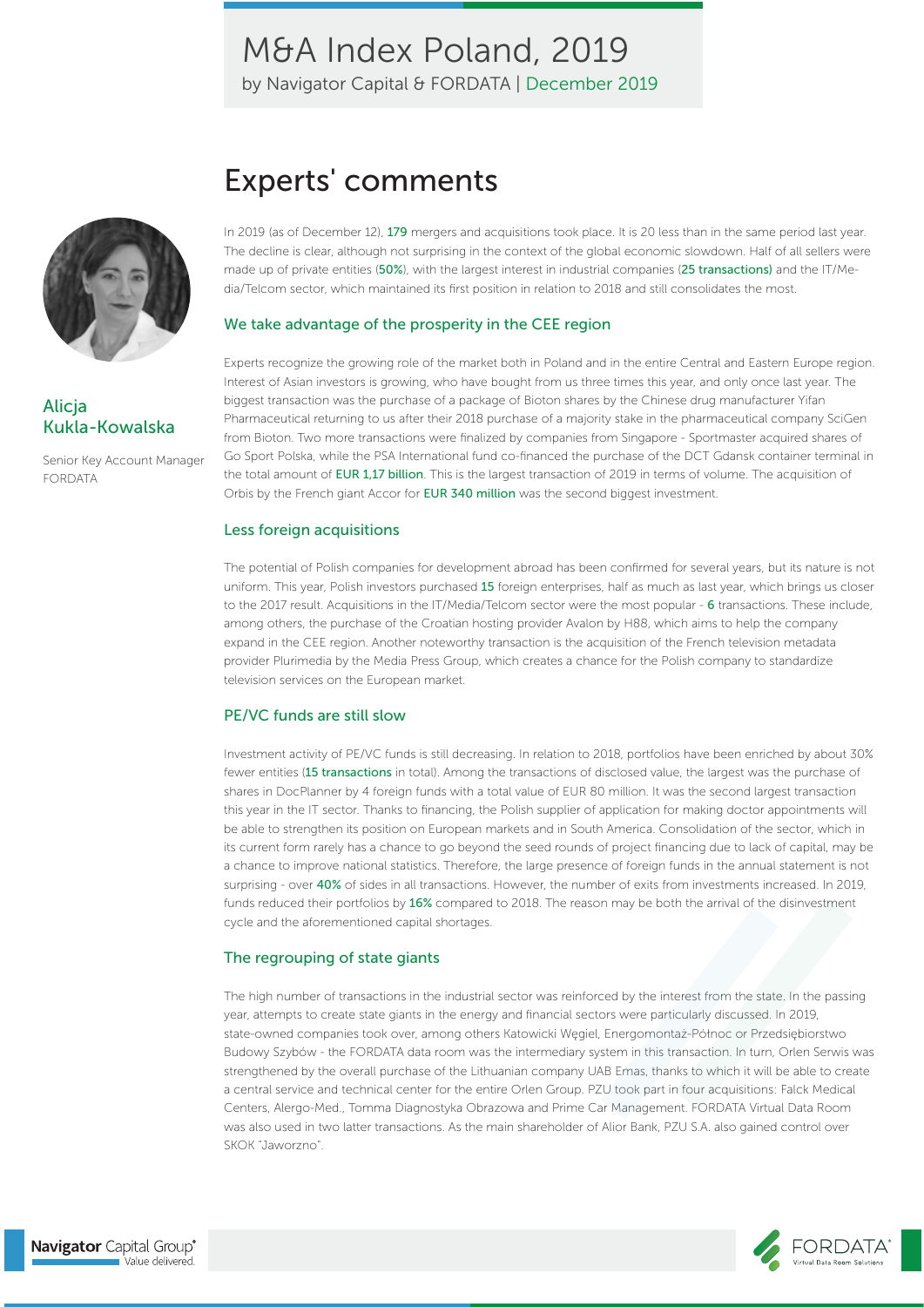by Navigator Capital & FORDATA | December 2019

# Experts' comments

### What awaits us in 2020?

Investors will carefully watch how domestic companies will react to the economic slowdown and look for their chances. We do not expect an increase in the number of investments. PE / VC funds will not grow overnight as global players, so we anticipate their similar activity in the coming year. There will probably be several exits from investments in the energy sector and further storage of assets in the portfolio. The participation of the state in the energy and financial sectors is likely to be even stronger next year. We are waiting the Orlen-Lotos merger, and PZU is mentioned among the candidates to take over mBank, which according to some scenarios would sell part of Pekao shares to PKO BP and thus obtain financing. The merger of PKO and Pekao is also at stake, which would significantly strengthen the bank's position on the CEE market. The most active industries may be food production, industry, energy and fuels as well as the financial industry.

#### VDR for every industry

The Polish M&A market today uses the data room solution as a standard transaction tool. Its role is crucial to ensure security and accelerate the Due Diligence process in all types of transactions. The popularity of VDR has been growing almost exponentially for two years, achieving a result of 49% this year, and the data room itself is becoming increasingly popular in life science projects, on the commercial real estate market and in legal audits. Its importance will grow in 2020 in the face of growing phishing threats and the interest in the subject of secure file sharing



Alicja Kukla-Kowalska

Senior Key Account Manager FORDATA